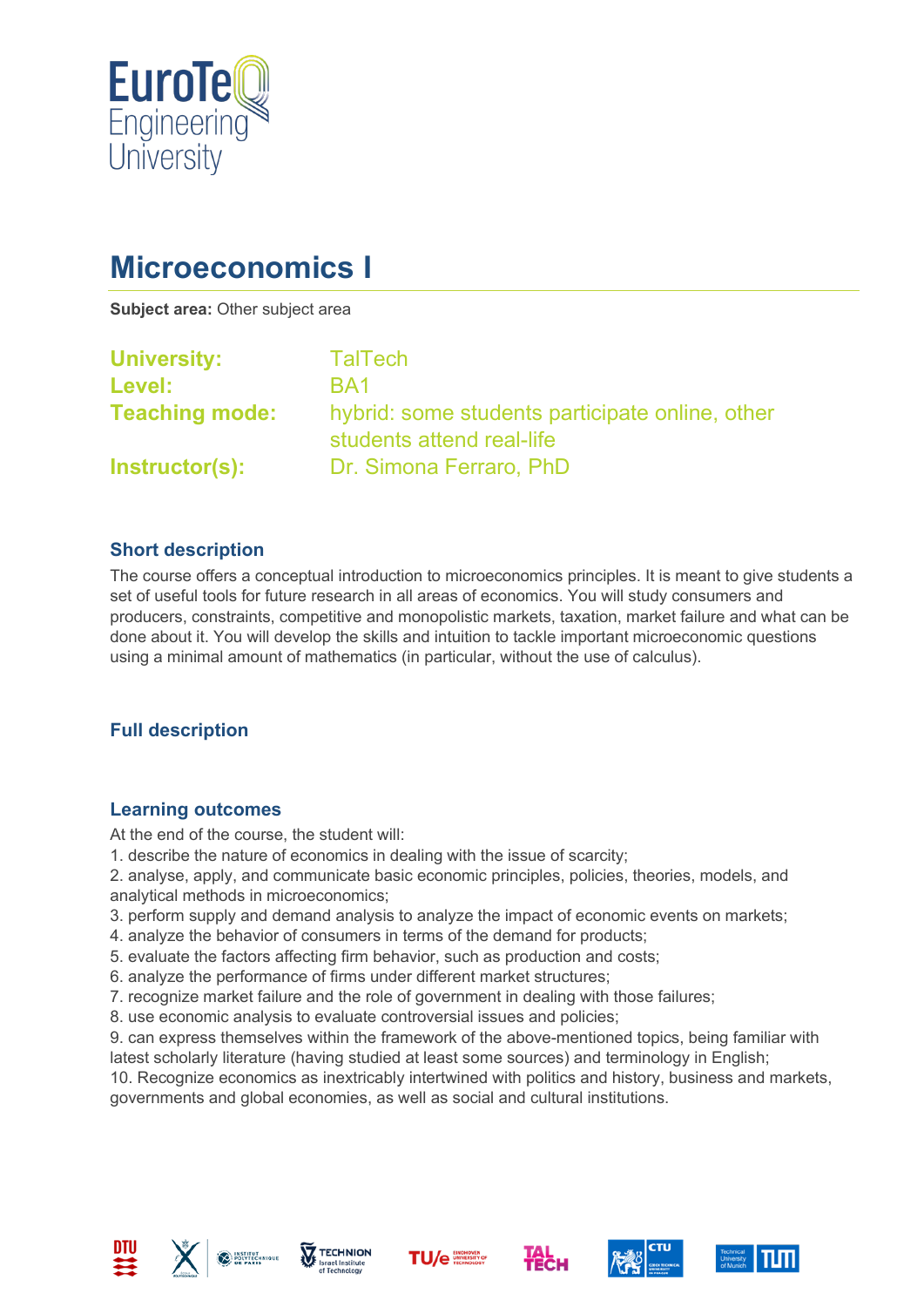

# **General information**

| <b>Contact hours per week:</b> | 4                                           |
|--------------------------------|---------------------------------------------|
| Total workload:                | 156 (in student hours for the whole course) |
| <b>ECTS credits:</b>           | 6                                           |
| Language:                      | English                                     |
|                                |                                             |
| Course start date:             | 29 August 2022                              |
| Course end date:               | 16 December 2022                            |
| Add. info about start date:    | Calendar not decided yet                    |
| Weekly teaching day/time:      | Day time                                    |
| Time zone:                     | CET +1 (Estonia, Israel)                    |
| <b>Further information:</b>    |                                             |
|                                |                                             |
| <b>Prerequisites:</b>          | Basic mathematics                           |
| <b>Activities and methods:</b> | Lectures, Self-study, Practices, Exercises  |
| <b>Presence on campus:</b>     |                                             |

## **Final examination**

| Form:                        | written                       |
|------------------------------|-------------------------------|
| Date:                        |                               |
| Location/format:             | on campus of home institution |
| <b>Re-sit possibility:</b>   | yes                           |
| <b>Transcript available:</b> | end of semester               |
| Add. info/requirements:      | No special equipment required |

## **Registration**

To register for this course, follow the registration requirements of your **home university** as specified here: [www.euroteq.eu/courses-registration.](http://www.euroteq.eu/courses-registration)

# **Administration**

**Number of places:** 8 **Minimum participants:**